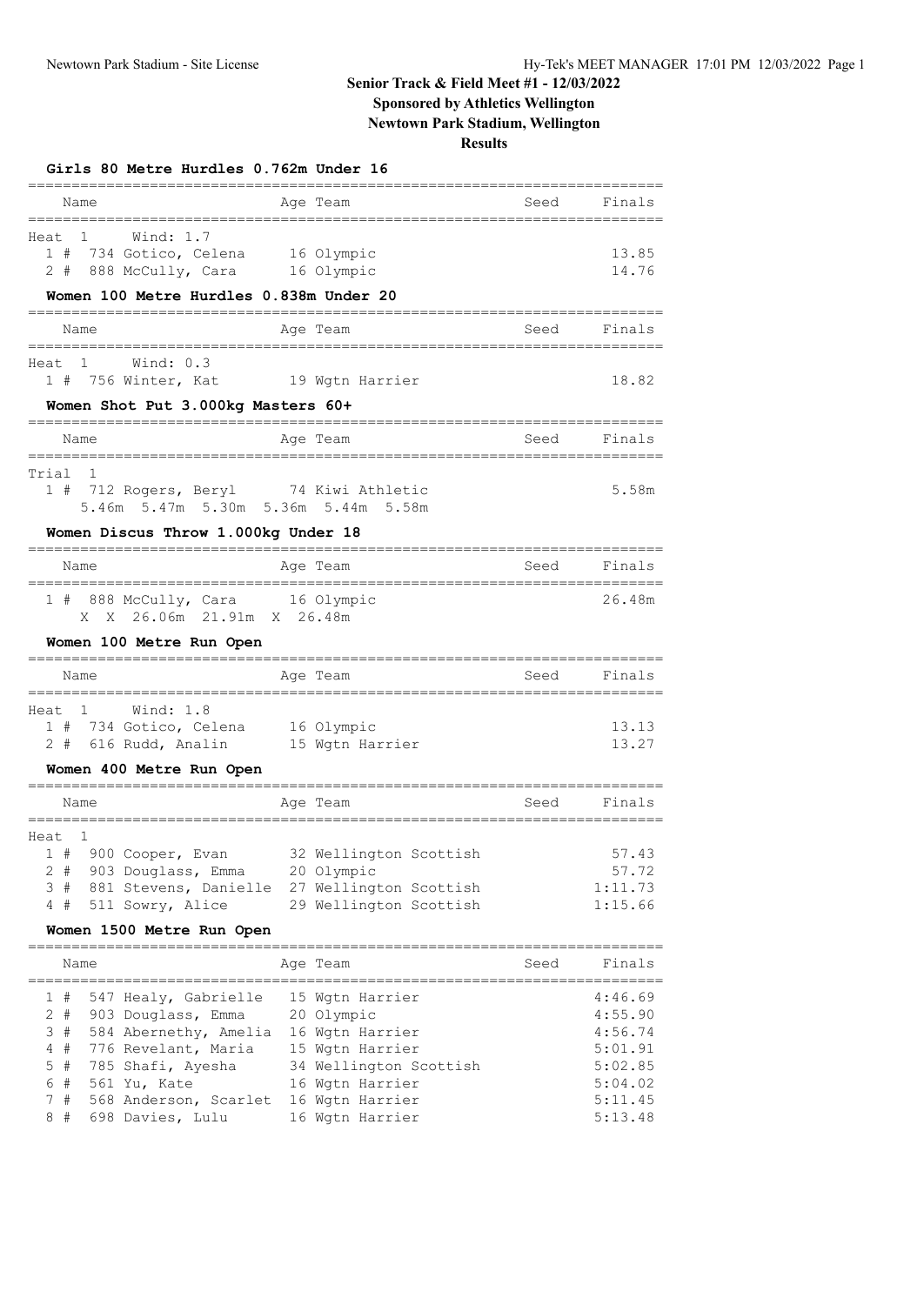## **Senior Track & Field Meet #1 - 12/03/2022 Sponsored by Athletics Wellington Newtown Park Stadium, Wellington**

### **Results**

#### **Women High Jump Open**

| Name    |                         | Age Team |                 | Seed | Finals |
|---------|-------------------------|----------|-----------------|------|--------|
|         |                         |          |                 |      |        |
| Trial 1 |                         |          |                 |      |        |
|         | $--$ # 571 Waite, Naomi |          | 16 Wgtn Harrier |      | NΗ     |
|         | 1.60                    |          |                 |      |        |
|         | XXX                     |          |                 |      |        |

### **Women Long Jump Championship Open**

| Name                                                | Age Team                                                                                                                               | Finals Wind<br>Seed |  |
|-----------------------------------------------------|----------------------------------------------------------------------------------------------------------------------------------------|---------------------|--|
| 1 # 734 Gotico, Celena 16 Olympic                   | $4.41m(0.4)$ $4.67m(1.2)$ $4.56m(-0.8)$ $4.65m(-0.1)$ $5.12m(2.1)$ $5.09m(0.4)$                                                        | $5.12m$ 2.1         |  |
| 2 # 616 Rudd, Analin<br>$4.30m(0.7)$ $4.49m(1.1)$ X | 15 Wgtn Harrier<br>$4.50m(-0.4)$ $4.56m(-0.2)$ $4.75m(-0.4)$                                                                           | $4.75m - 0.4$       |  |
| 3 # 888 McCully, Cara                               | 16 Olympic<br>$3.21\text{m}(1.2)$ $3.32\text{m}(1.0)$ $3.86\text{m}(-0.9)$ $3.76\text{m}(2.1)$ $3.80\text{m}(0.7)$ $4.15\text{m}(1.1)$ | $4.15m$ 1.1         |  |

#### **Women Triple Jump Open**

| Name                                         | Age Team | Seed             | Finals Wind  |  |
|----------------------------------------------|----------|------------------|--------------|--|
| $1# 601$ Thomson, Anna                       | 27 Mana  |                  | $12.41m$ 0.8 |  |
| $11.66m(1.5)$ $12.41m(0.8)$ $12.23m(-0.8)$ X |          | $12.11m(-0.1)$ X |              |  |

#### **Boys Shot Put 5.000kg Under 16**

|  | Name                                    | Seed<br>Age Team                          | Finals |
|--|-----------------------------------------|-------------------------------------------|--------|
|  | 1 # 654 Ford-Tuveve, Dant 15 Titahi Bay |                                           | 12.57m |
|  |                                         | 10.90m 12.38m 12.57m 12.36m 12.32m 11.69m |        |
|  | 2 # 898 Stowers, Jack 15 St Pats Stream |                                           | 11.14m |
|  |                                         | 10.03m 11.01m 10.16m 11.14m 10.66m 10.99m |        |

#### **Boys Discus Throw 1.250kg Under 16**

| Name                                                                       | Age Team | Seed | Finals |
|----------------------------------------------------------------------------|----------|------|--------|
| 1 # 654 Ford-Tuveve, Dant 15 Titahi Bay<br>X X 39.47m 36.98m X X           |          |      | 39.47m |
| 2 # 898 Stowers, Jack 15 St Pats Stream<br>36.04m 33.27m 31.95m X 33.96m X |          |      | 36.04m |

#### **Men Shot Put 6.000kg Under 20**

| Name                                     | Age Team                                  | Seed Finals      |
|------------------------------------------|-------------------------------------------|------------------|
| 1 # 582 Hanning, Corran 18 Kiwi Athletic |                                           | 11.87m  Para F12 |
|                                          | 10.77m 11.31m 11.50m 11.16m 11.21m 11.87m |                  |

#### **Men Shot Put 5.000kg Under 18**

| Name                                   |                                 |  | Age Team |  | Seed | Finals |
|----------------------------------------|---------------------------------|--|----------|--|------|--------|
| 1 # 548 Wharehinga-Sime, 16 Lower Hutt |                                 |  |          |  |      | 11.92m |
|                                        | 11.35m 11.30m X 11.08m X 11.92m |  |          |  |      |        |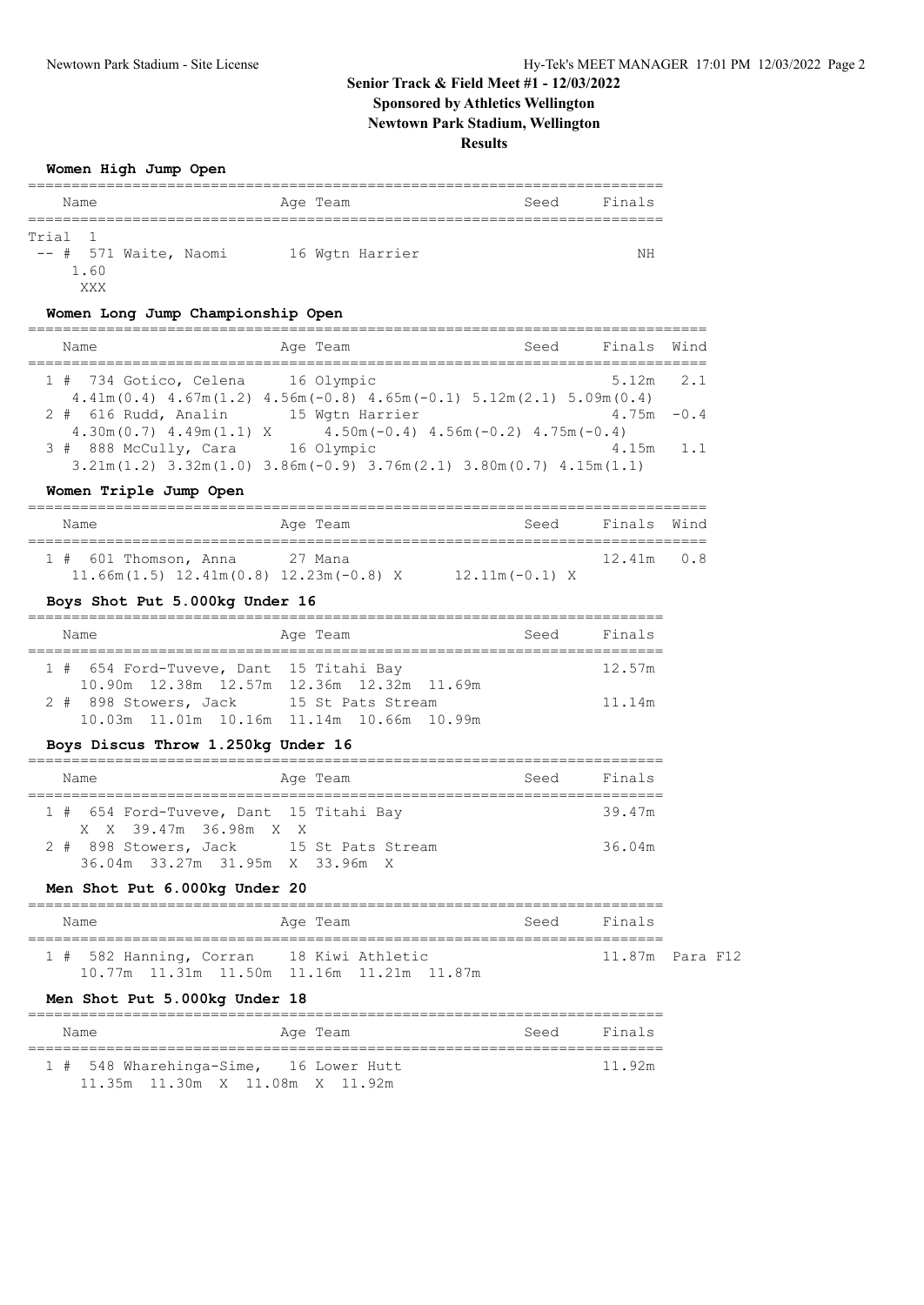### **Senior Track & Field Meet #1 - 12/03/2022 Sponsored by Athletics Wellington Newtown Park Stadium, Wellington**

#### **Results**

#### **Men Discus Throw 1.500kg Under 18**

|  | Name                                                                             | Age Team | Seed | Finals |
|--|----------------------------------------------------------------------------------|----------|------|--------|
|  | 1 # 548 Wharehinga-Sime, 16 Lower Hutt<br>36.18m 34.73m 36.83m X 33.90m 35.06m   |          |      | 36.83m |
|  | 2 # 582 Hanning, Corran 18 Kiwi Athletic<br>31.83m 34.07m 34.71m 33.38m 33.68m X |          |      | 34.71m |

#### **Men 100 Metre Run Open**

|        |       | Name |                       | Age Team               | Seed | Finals |
|--------|-------|------|-----------------------|------------------------|------|--------|
| Heat 1 |       |      | Wind: 0.8             |                        |      |        |
|        | 1#    |      | 627 Sos, Saravee      | 31 Wgtn Harrier        |      | 11.50  |
|        | $2 +$ |      | 901 Simonsen, Kirin   | 17 Karori Athletics    |      | 11.99  |
|        | 3#    |      | 907 Nicholson, Willia | 17 Wellington College  |      | 12.40  |
|        | 4#    |      | 719 Neilson, Gus      | 14 Lower Hutt          |      | 13.01  |
|        | 5#    |      | 899 Norris, Gus       | St Pats Stream         |      | 13.15  |
|        | 6 #   |      | 509 Ramage, Peter     | 33 Wellington Scottish |      | 13.85  |
|        | 7#    |      | 906 Smith, Hayden     | 39 Wellington Scottish |      | 14.41  |

#### **Men 400 Metre Run Open**

|       |        | Name |                      | Age Team               | Seed | Finals  |
|-------|--------|------|----------------------|------------------------|------|---------|
| Heat. |        |      |                      |                        |      |         |
|       | 1#     |      | 632 Ledger, Josh     | 25 Kiwi Athletic       |      | 49.55   |
|       | $2 +$  |      | 670 Sew Hoy, William | 32 Hill City           |      | 55.58   |
|       | $3 \#$ |      | 643 Stevens, Peter   | 58 Wellington Scottish |      | 1:01.41 |
|       | 4#     |      | 509 Ramage, Peter    | 33 Wellington Scottish |      | 1:04.22 |
|       | $5 +$  |      | 906 Smith, Hayden    | 39 Wellington Scottish |      | 1:04.78 |
|       | 6 #    |      | 507 Keller, Simon    | 49 Wellington Scottish |      | 1:07.06 |
|       | 7#     |      | 506 Grieve, Frank    | 37 Wellington Scottish |      | 1:13.22 |

#### **Men 1500 Metre Run Open**

|        | Name  | ==============================      | Age Team<br>=============================== | Seed | Finals  |
|--------|-------|-------------------------------------|---------------------------------------------|------|---------|
|        | 1#    | 908 Martin, Alex                    | 17 Karori Athletics                         |      | 3:59.45 |
|        | $2 +$ |                                     | 550 Hodge, Malcolm 30 Wellington Scottish   |      | 4:01.60 |
|        | 3#    | 909 Tse, Nathan 27 Wgtn Harrier     |                                             |      | 4:05.35 |
|        | $4$ # | 762 Evett, Luca                     | 16 Wgtn Harrier                             |      | 4:06.40 |
|        | 5 #   | 872 Stewart, Callum 24 Wgtn Harrier |                                             |      | 4:09.76 |
|        | 6 #   | 628 Jackson, Anthony                | 36 Lower Hutt                               |      | 4:12.27 |
|        | 7#    | 704 Clendon, Daniel                 | 46 Wgtn Harrier                             |      | 4:14.79 |
|        | 8#    | 700 Li, Wilson                      | 16 Wgtn Harrier                             |      | 4:15.56 |
|        | 9#    | 554 White, Thomas                   | 17 Olympic                                  |      | 4:16.39 |
| 10#    |       | 706 Kuggeleijn, Luke                | 19 Wellington College                       |      | 4:21.93 |
| 11#    |       | 696 Willers, Jag                    | 15 Wgtn Harrier                             |      | 4:22.79 |
| $12 +$ |       | 910 O'Driscoll, John                | 34 Wgtn Harrier                             |      | 4:25.79 |
| 13#    |       | 821 Rogers, Mathew                  | 43 Hutt Valley                              |      | 4:28.56 |
| 14#    |       | 720 Ford, Andy                      | 43 Wellington Scottish                      |      | 4:29.18 |
| 15#    |       | 520 McLean, Oliver                  | 26 Wellington Scottish                      |      | 4:29.28 |
| 16#    |       | 875 Chesney, Conor                  | 17 Wgtn Harrier                             |      | 4:37.24 |
| 17#    |       | 742 Day, Stephen                    | 47 Wellington Scottish                      |      | 4:37.82 |
| 18#    |       | 517 Kerr, Andrew                    | 50 Wellington Scottish                      |      | 4:43.68 |
| 19#    |       | 570 Waite, James                    | 46 Wgtn Harrier                             |      | 4:44.71 |
| 20#    |       | 902 Hopfler, Logan                  | 14 Olympic                                  |      | 4:47.23 |
| 21#    |       | 514 McCarthy, Denis                 | 34 Wellington Scottish                      |      | 4:47.54 |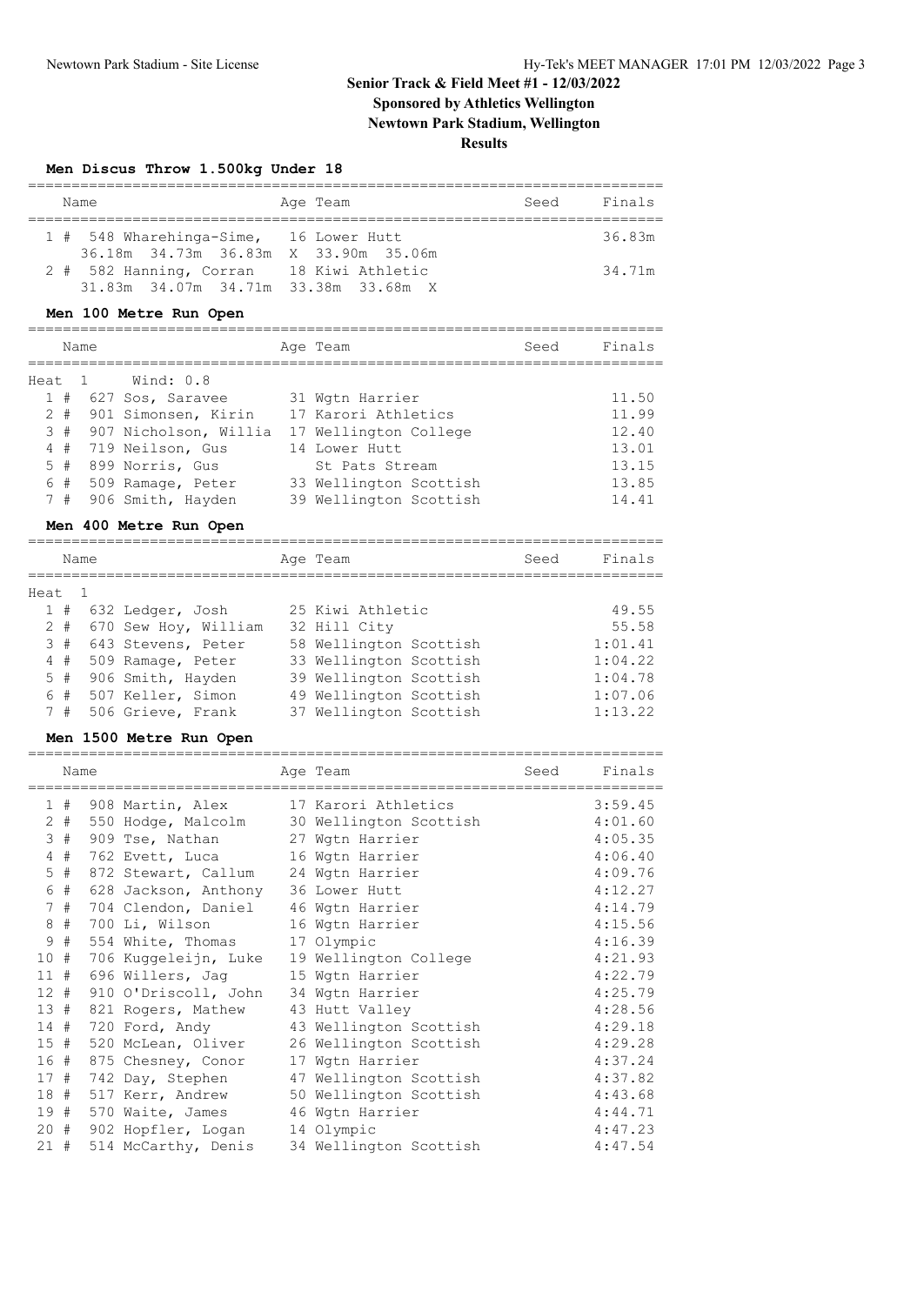### **Senior Track & Field Meet #1 - 12/03/2022 Sponsored by Athletics Wellington Newtown Park Stadium, Wellington**

#### **Results**

| Men 1500 Metre Run Open |  |  |  |  |  |
|-------------------------|--|--|--|--|--|
|-------------------------|--|--|--|--|--|

| 22 # 911 Ellwood, James | 15 Wellington College  | 4:54.18          |
|-------------------------|------------------------|------------------|
| 23 # 507 Keller, Simon  | 49 Wellington Scottish | 5:05.46          |
| 24 # 563 Gordon, Darren | 49 Lower Hutt          | 5:12.83          |
| 25 # 12 Zathlete, Opn   | Unattached             | 5:15.06 Chk Bib# |

#### **Men High Jump Open**

| Name                             | Age Team                                          | Seed | Finals |
|----------------------------------|---------------------------------------------------|------|--------|
| Trial 1                          |                                                   |      |        |
|                                  | 1 # 606 Tinkle, Mark 36 Kiwi Athletic             |      | 1.65m  |
|                                  | 0.85 0.90 0.95 0.98 1.01 1.50 1.55 1.60 1.65 1.70 |      |        |
|                                  | $\bigcirc$<br>$\circ$<br>$\circ$<br>∩             | XXX  |        |
| $2$ # $904$ Blair, Jim           | Otago Masters                                     |      | 0.98m  |
| $0.85$ $0.90$ $0.95$ $0.98$ 1.01 |                                                   |      |        |
| ∩<br>∩                           | XXX                                               |      |        |

#### **Men Long Jump Championship Open**

| Name     | Age Team                                                                      | Seed | Finals Wind |  |
|----------|-------------------------------------------------------------------------------|------|-------------|--|
|          |                                                                               |      |             |  |
|          | $1$ # 899 Norris, Gus<br>St. Pats Stream                                      |      | 5.06m 2.6   |  |
| $X \sim$ | $5.06$ m (2.6) $4.85$ m (0.9) $4.83$ m (-0.8) $4.39$ m (-0.7) $4.86$ m (-0.2) |      |             |  |
|          | 2 # 606 Tinkle, Mark 36 Kiwi Athletic                                         |      | $4.57m$ 0.5 |  |
|          | $4.17m(-0.2)$ $4.29m(0.4)$ $4.57m(0.5)$ -                                     |      |             |  |

#### **Men Triple Jump Open**

| Name |                        |                  | Age Team |                              | Seed | Finals Wind  |  |
|------|------------------------|------------------|----------|------------------------------|------|--------------|--|
|      | 1 # 905 Thomson, Scott |                  | 30 Mana  |                              |      | $14.18m$ 0.3 |  |
| X.   | X                      | $14.01m(-0.1)$ X |          | $13.96m(-0.3)$ $14.18m(0.3)$ |      |              |  |

#### **Men Shot Put 4.000kg Masters 70+**

| Name                                                                                       | Age Team | Seed | Finals |
|--------------------------------------------------------------------------------------------|----------|------|--------|
| 1 # 689 Delamere, Tuariki 71 NZ Masters Athle<br>10.52m 10.49m 10.55m 10.38m 10.10m 10.35m |          |      | 10.55m |
| 2 # 501 Cook, Graham 78 Kiwi Athletic<br>$6.25m$ 6.00m 6.48m 6.15m 5.78m 5.77m             |          |      | 6.48m  |
| 3 # 521 Jack, Peter 76 Kiwi Athletic<br>$4.62m$ $4.65m$ $4.75m$ $ 4.84m$ $4.42m$           |          |      | 4.84m  |

#### **Men Discus Throw 1.000kg Masters 70+**

| Age Team<br>Name                                                                        | Seed Finals |        |
|-----------------------------------------------------------------------------------------|-------------|--------|
| 1 # 689 Delamere, Tuariki 71 NZ Masters Athle<br>27.38m 26.72m 26.40m X X 25.36m        |             | 27.38m |
| 2 # 904 Blair, Jim Chaqo Masters<br>$15.80m - - 14.58m$ 15.10m 18.16m                   |             | 18.16m |
| 3 # 501 Cook, Graham 78 Kiwi Athletic<br>17.47m 16.29m X 15.86m 14.00m 14.82m           |             | 17.47m |
| 4 # 521 Jack, Peter 76 Kiwi Athletic<br>$10.60$ m $10.39$ m - $10.72$ m $10.02$ m 9.67m |             | 10.72m |